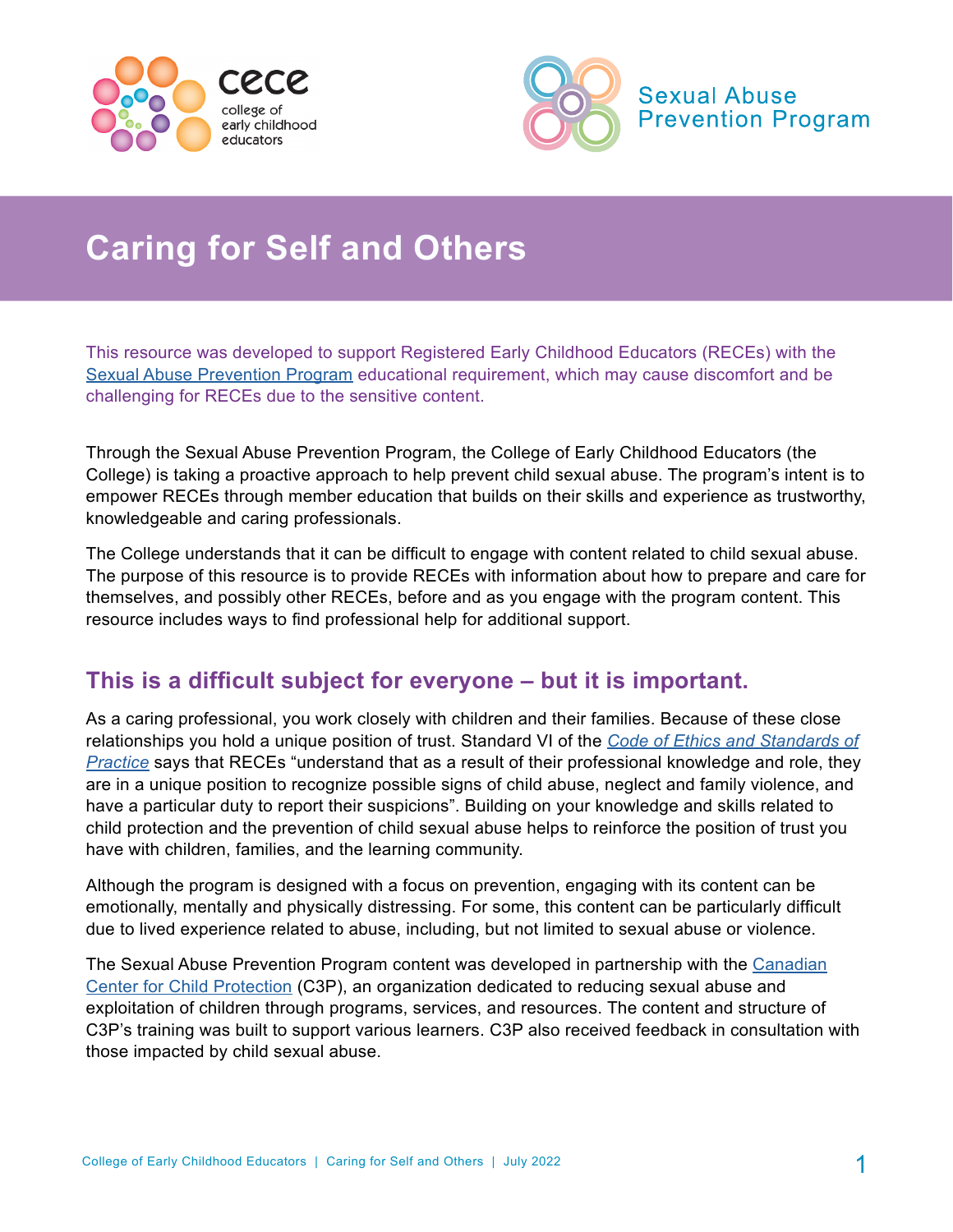# **For some professionals, this subject is particularly difficult, due to their own experiences.**

If you are finding it difficult to engage with the content due to past or recent experiences, you are not alone. Whether a traumatic event(s) happened as a child, youth or adult, all can be devastating. Experiencing a traumatic event(s) can harm a person's body, their sense of safety, affect the way they feel, behave and think [\(CAMH, 2021](https://www.camh.ca/en/health-info/mental-illness-and-addiction-index/trauma)).

People who've experienced traumatic events in their lives can have traumatic memories. Being exposed to certain events, people or information can cause a stored memory to resurface. Triggers are unique to each person, and they can happen unexpectedly making survivors feel any range of emotions: paralyzed, scared, anxious, angry, and unsafe ([SSAIC, 2021\)](https://ssaic.ca/wp-content/uploads/2020/03/Triggers.docx.pdf). Being able to understand what is happening for you, and learning about why you have certain responses can help you:

- know when you need to rest, stop, or pause
- be compassionate and gentle with yourself
- check in with yourself before you engage or re-engage with the content
- consider doing the program alone or with someone you trust
- recognize when you might need to reach out to a trusted friend, family, or community member
- realize you may also need professional support that is right for you

## **Taking care of yourself is important and that is particularly true for caring professionals, like RECEs.**

At times it can be hard to do the things that are essential to your health and well-being, such as getting adequate sleep, nutrition, and exercise, and maintaining social connections. Taking care of yourself and noticing when you need help is important – *it's not selfish* – especially as a caring professional. Self-care includes activities that are supportive to your physical, social, mental, spiritual and emotional health and well-being. The way in which you care for yourself will be unique to you. Know that *you are worthy of self-care and being cared for*.

## **Some ways to care for yourself**

Before starting the program consider the following strategies below. For example, you may complete the program:

- alone, in groups, or with a trusted person
- in multiple sessions instead of all at once
- without listening to the testimonials in the C3P Commit to Kids modules, which are not required for completion
- with a plan of who you can reach out to in the event you experience distress a trusted friend or family member, or crisis centre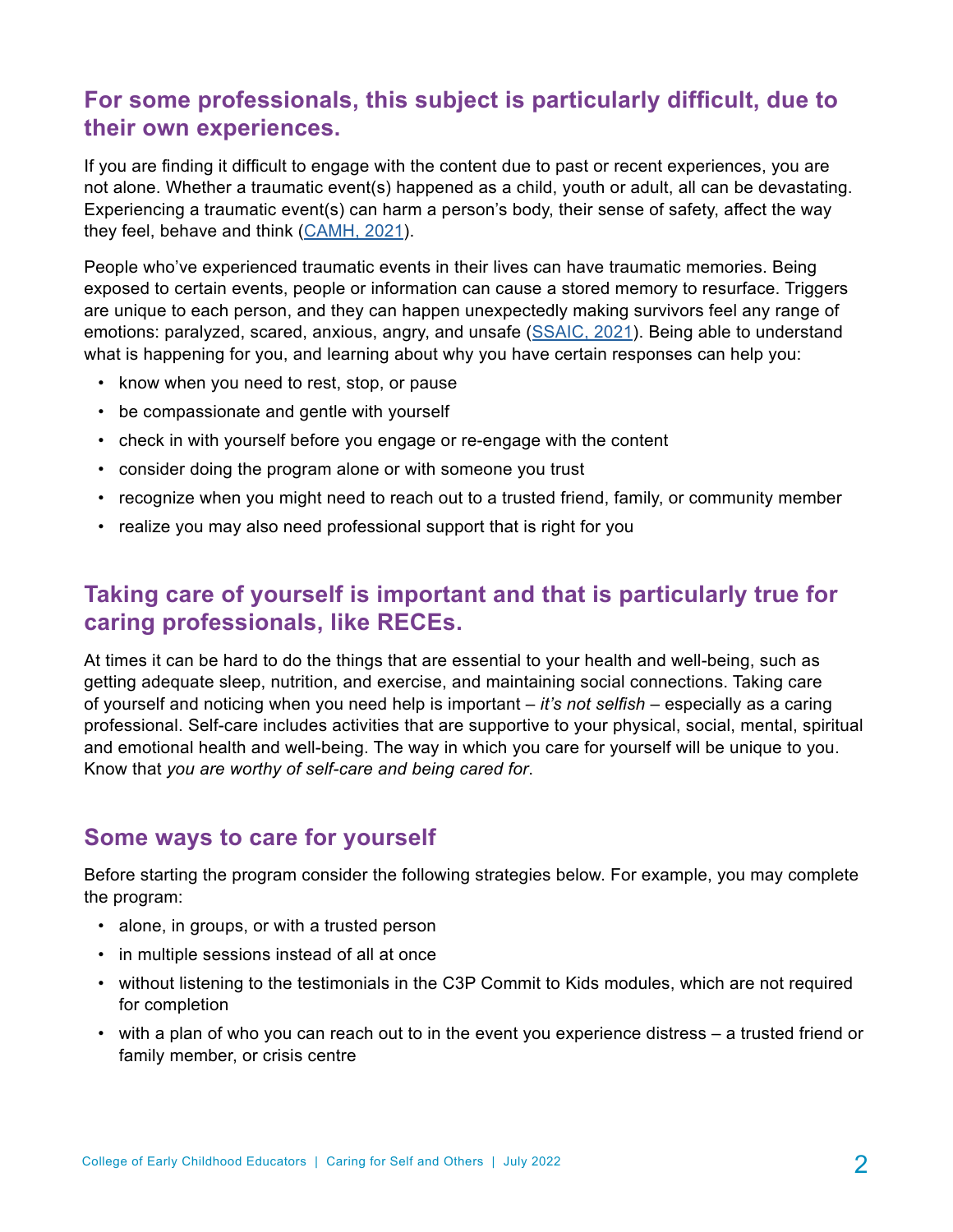Check in with yourself regularly. Recognizing how you are feeling isn't something you may do every day or be comfortable doing but being aware of how you are feeling is an important part of self-care.

The reflect on questions below, inspired by the [Trauma-Informed Practice Workbook](https://jeantweed.com/wp-content/uploads/2021/12/Trauma-Informed-Practice-Workbook-October-21.pdf) (Jean Tweed Centre, 2021) may help you recognize how you are feeling and whether you need support from a friend or professional.

- How am I doing?
- What do I need right now?
- What is hardest about this work?
- What worries me the most?
- Am I experiencing trauma if so, what can I do?
- Who can I talk to about my concerns?
- What can I do to care for myself today and in the days ahead?

## **Caring for yourself may be too difficult to do alone**

The College will be offering workshops to support RECEs with information on available resources and enhance awareness related to trauma-informed care, trauma responses, processing and dealing with triggers. These workshops will be facilitated in partnership with the Ontario Coalition of Rape Crisis Centres and Action ontarienne contre la violence faite aux femmes.

Below are organizations that can help you if professional support is required.

**• ConnexOntario** (Province-wide, French & English) 24/7 Distress Line: 1 866 531-2600 [www.connexontario.ca](https://www.connexontario.ca/en-ca/)

### **• Talk 4 Healing**

For Indigenous women, services available in 14 languages 24/7 Distress line: 1 855 554-HEAL (4325) Toll free: 1 888 200-9997 Thunder Bay: 807-346-HELP (4357) [www.talk4healing.com](http://www.talk4healing.com/)

### **• Fem'aide**

(Province-wide, French) 24/7 Distress Line: 1-877-336-2433 [www.femaide.ca](https://femaide.ca/)

- [Services aux femmes](https://aocvf.ca/services-aux-femmes/), Action ontarienne contre la violence faite aux femmes (AOcVF)
- [Find Support Sexual Assault Centres](https://sexualassaultsupport.ca/support/) [in Ontario,](https://sexualassaultsupport.ca/support/) Coalition of Rape Crisis Centres, OCRCC
- [Sexual Assault Centres, Crisis Lines,](https://endingviolencecanada.org/sexual-assault-centres-crisis-lines-and-support-services/)  [and Support Services](https://endingviolencecanada.org/sexual-assault-centres-crisis-lines-and-support-services/), Ending Violence Association of Canada
- [Support Services for Male Sexual Abuse](https://www.ontario.ca/page/get-help-if-you-are-experiencing-violence) [Survivors,](https://www.ontario.ca/page/get-help-if-you-are-experiencing-violence) Ministry of the Attorney **General**